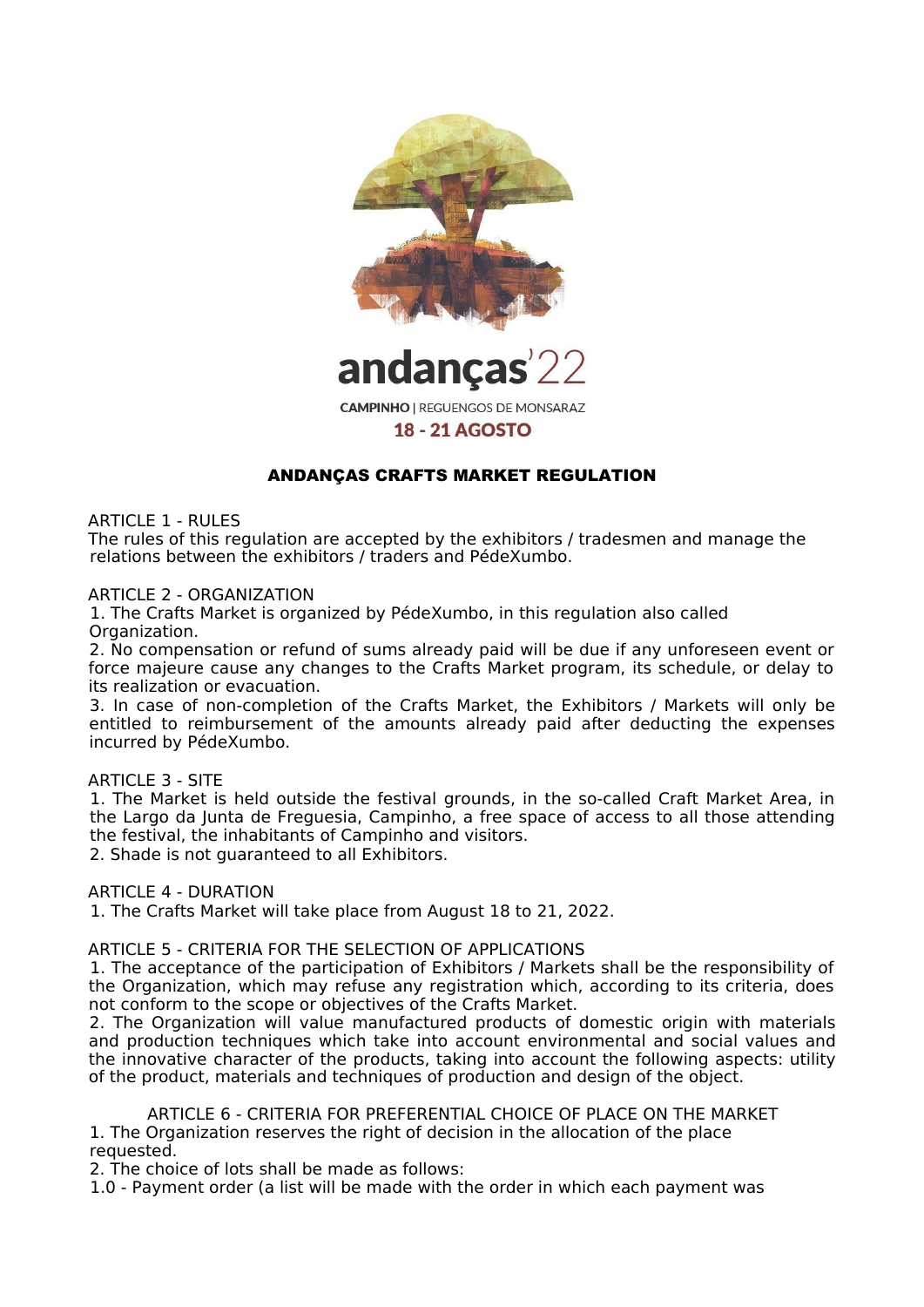made);

2.0 - Order of arrival at the festival.

3. The call to choose the lot will be made by the coordinators of the Crafts Market, calling each of the candidates using the order of payment listing.

### ARTICLE 7 - REGISTRATION

1. Registration for participation in the market zone is done by completing the correct and complete registration form that the Organization makes available to interested parties on its website (www.andancas.net).

# ARTICLE 8 - DEADLINES, TYPOLOGIES AND PRICES

1. Deadlines:

1.1. From May 18 to June 05, 2022 - Registration through application form at www.andancas.net;

1.2. June 15, 2022 - Pre-enrolled users are informed, via email, of their status as selected or non-selected;

1.3. June 20, 2022 - The selected Exhibitors / Distributors receive in their email the bank account information or Paypal (exceptionally for foreigners) to proceed with payment. The validity of payment expires on July 15, 2022;

1.4. All registrations not settled on July 15, 2022 will be immediately canceled and the available lots delivered to other candidates on the waiting list;

2. Lots and sizes available:

Lot: space delimited with stakes, with a point of light in each lot.

- 1 Lot 3x3 m 120,00 €;
- 1/2 Lot 3x1.5 m € 80.00:
- 3. Bracelet prices and maximum quantity for each lot:
- 1 lot 1 offer bracelet:

• 1/2 lot - There is no included wristband to access the Festival grounds; • In the purchase of one (1) lot you have the right to purchase additional 2 wristbands, at the maximum (in the amount of 50,00  $\epsilon$  each);

• In the purchase of 1/2 lot you have the right to purchase additional 2 wristbands, at the maximum (in the amount of 50,00  $\epsilon$  each);

Offered and reduced price bracelets must be ordered on August 17th, from the market coordinator. Gifted wristbands are exclusively for lot/concession workers. The resale of wristbands is expressly prohibited and results in the immediate suspension and termination of the concession, the non-return of the amount paid for the concession and the loss of the wristband/free access by the concessionaire.

ARTICLE 9 - RIGHTS OF USE OF THE CONDITIONS OFFERED BY THE ANDANÇAS FESTIVAL

1. The Market takes place outside the festival grounds. Only holders of a valid bracelet will be allowed to enter the festival grounds.

2. The tickets are free for children up to 12 years, according to the general conditions of access to the festival.

#### ARTICLE 10 - MARKET PROMOTION

1. The organization and the exhibitors/marketers are co-responsible for the success of the market. It is also considered an artistic space, which attracts diverse audiences. For that, the organization promotes the realization of shows by the exhibitors/fairgrounds, which aim to stimulate and promote a more dynamic space, integrating the spirit of the Festival. 2. The organization invites each of the vendors to carry out product shows in their own stands, which can be moments of dissemination of knowledge or art.

#### ARTICLE 11 - PAYMENTS

1. Payments should be made through Bank transfer or Paypal using the information sent by the Andanças Organization until July 15.

2. Only the registration for Andanças's Crafts Market after payment is considered effective.

3. The value indicated shall be only the value of the lot or lots.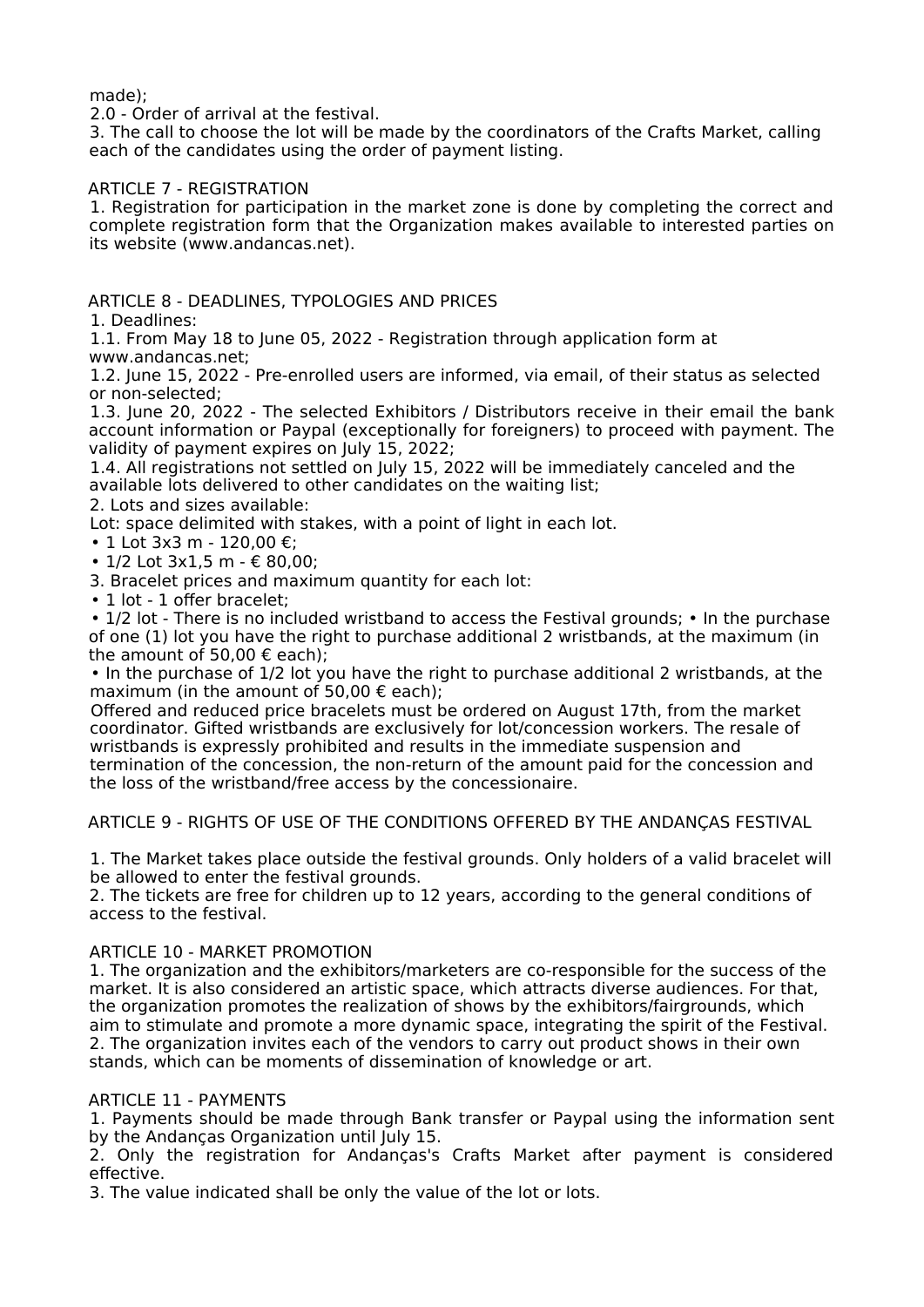4. The number of wristbands intended, provided that it does not exceed the maximum number stipulated in Article 8 (3), shall be paid and paid on the day the space is set up.

## ARTICLE 12 - TECHNICAL CONDITIONS

1. The Artisan Market and, consequently, the lots, are located outdoors outside the festival grounds but next to a free program space accessible to festival participants as well as to the inhabitants of the city.

2. It is the responsibility of the exhibitors/exhibitors to place all the material and equipment for the operation of the respective space, namely:

- Electrical panel, maximum 10A (single-phase), with high sensitivity differential (30mA) in circuits;

- All other equipment for good use and enjoyment of the respective space.

3. General lighting is provided by the Organization.

4. In order not to overload the mains, its own lighting, when it exists, must be made with low consumption lamps.

5. The electric power is supplied in alternating current, voltage of 220 volts and power of maximum current of 100 W / Exhibitor / Market.

6. The use of single insulation flexible conductors is expressly prohibited.

7. The electrical installations of Exhibitors may at any time be inspected by elements of the Organization, and the power supplied to the lot may be cut if its safety conditions are not satisfactory or there have been unauthorized changes in the installation .

8. It is compulsory to respect the minimum distance of 3 meters from the ground lighting. 9. Exhibitors / Vendors are prohibited from connecting any electrical appliance without the express written permission of the Organization.

10. It is not allowed to supply electricity to carriages, vans or other spaces attached to the lot.

11. The use of generators is not permitted.

12. The assembly is done on August 17, 2022, from 9:30 a.m. to 9:00 p.m.

13. Access to the Campinho for exhibitors/traders is via Cumeada.

13.1 The cars will be stationed in places to be designated by the Organization, outside the market space, at Aeródromo do Campinho

14. The movement of vehicles for the replacement of goods will be done daily between 11.00 and 12.00.

15. Parking and the circulation of vehicles in the place of the Handicraft Market are not allowed for refueling beyond the time defined in the previous point.

16. Each Exhibitor / Shopkeeper is responsible for assembling their space, not allowing the delegation of powers to others, in particular in the choice of spaces during assembly. 17. Exhibitors / traders are not authorized to manufacture and trade in food and beverages.

18. The Organization does not ensure the existence of water points near the lots.

19. During the period of completion of the Craft Market, each Exhibitor / Shopkeeper must clean and maintain the space and surrounding areas, and be responsible for leaving the site clean at the end of the Craft Market. They shall at all times always dispose of the waste produced in the nearest containers and shall also separate the packages and deposit them in the ecoponto located next to the containers for the remaining waste. 20. The dismantling of the lots is carried out from 11:59 pm on the 21st of August, and at the end of the market the place must be clean and the residues deposited in the respective containers.

#### ARTICLE 12 - SURVEILLANCE, SECURITY AND PROTECTION AGAINST FIRE

1. Exhibitors are required to comply with all the general safety standards determined by the legislation in force, as well as any particular standards required by the Organization.

2. Each Exhibitor / Shopkeeper shall be responsible for the assembly and good maintenance of the structures and materials placed in the space allocated to them and shall ensure that they do not endanger the safety of the persons and goods involved in the festival at any time.

3. In terms of civil liability, each exhibitor / tradesman will respond for any occurrences that occur in the space allocated to him / her and may, if they wish, take out adequate